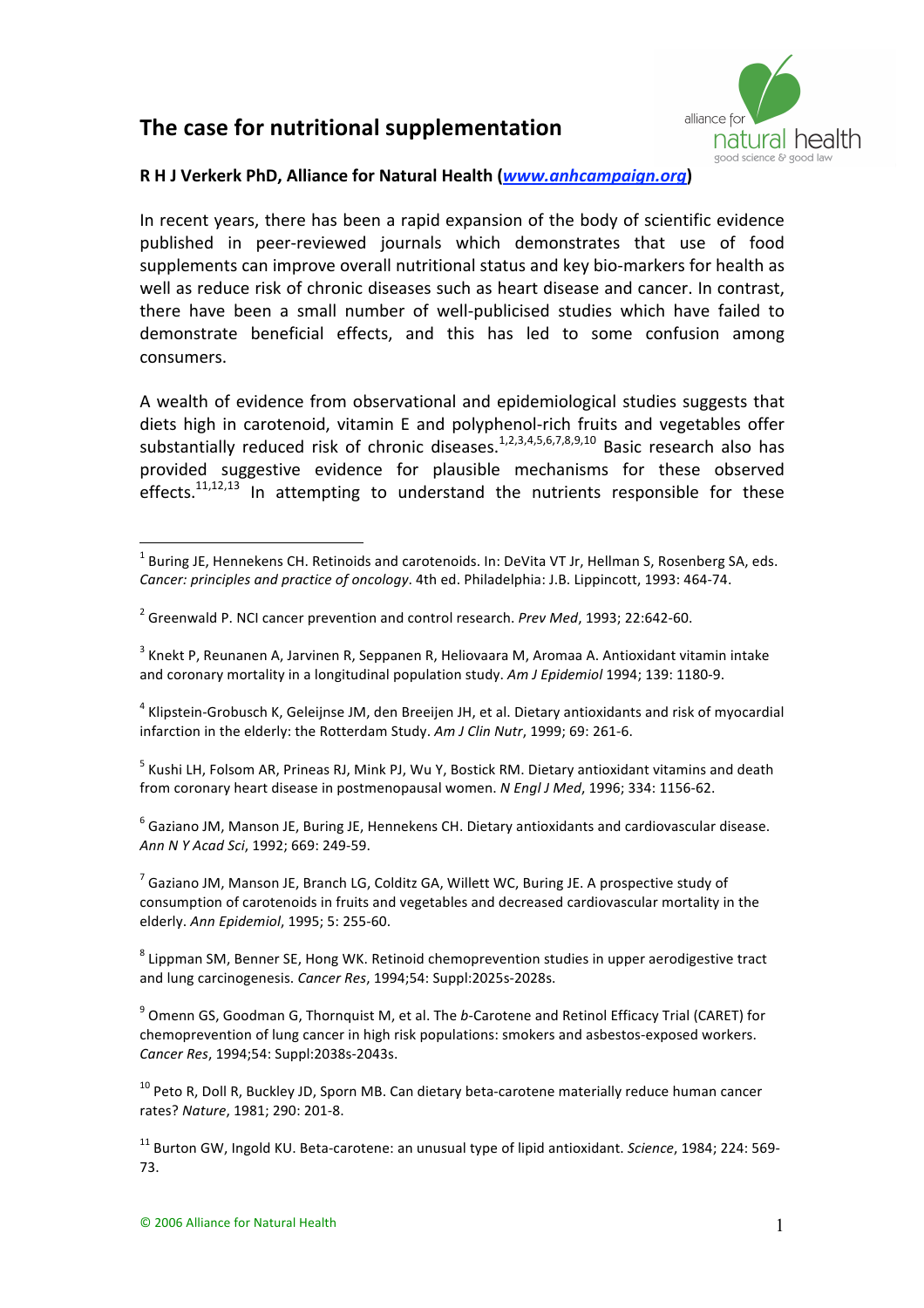effects, clinical studies have been carried out, these generally involving single, synthetic forms of nutrients, or limited combinations of nutrients. Such clinical studies, however, have tended not to show clear beneficial effects of the nutrients.14,15,16

Scientific opinion is increasingly leaning towards the notion that isolated forms of nutrients, particularly synthetic forms of nutrients (especially in the cases of the carotenoids and vitamin E) may not vield the same health protective functions as complexes of nutrients, which can act synergistically, as found in the normal diet. Accordingly, the results of many of the clinical studies conducted on isolated, synthetic nutrients may be less relevant than the observational or epidemiological studies. This also suggests that supplementation with natural complexes of nutrients, similar to those found in dietary sources, is likely to be considerably more beneficial in
 terms
 of
 chronic
 disease
 risk
 reduction
 than
 supplementation
 with
 isolated nutrients.

A major review of studies on the relationships between vitamin intake and various diseases
published
between
1966
and
2002
demonstrated
that
suboptimal
levels
of vitamin intake are associated with increased risk of contracting a variety of chronic diseases, including cancer, heart disease and osteoporosis.<sup>17</sup> The authors of this study concluded that many physicians may be unaware of common food sources of vitamins or may be unsure which vitamins they should recommend for their patients and given the current status of scientific knowledge it may be prudent for most adults to supplement their diet with a daily multivitamin. $^{11}$ 

A
study
that
followed
958,000
subjects
and
their
death
rates
from
amyotrophic lateral sclerosis (ALS), a a progressive disease of motor nerves in the brain and spinal

<sup>&</sup>lt;sup>12</sup> Stich HF, Rosin MP, Vallejera MO. Reduction with vitamin A and betacarotene administration of proportion of micronucleated buccal mucosal cells in Asian betel nut and tobacco chewers. *Lancet*, 1984;
1:
1204‐6.

<sup>&</sup>lt;sup>13</sup> Steinberg D, Parthasarathy S, Carew TE, Khoo JC, Witztum JL. Beyond cholesterol: modifications of low-density lipoprotein that increase its atherogenicity. N Engl J Med, 1989; 320: 915-24.

<sup>&</sup>lt;sup>14</sup> Alpha-Tocopherol, Beta Carotene Cancer Prevention Study Group. The effect of vitamin E and betacarotene on the incidence of lung cancer and other cancers in male smokers. *N Engl J Med*, 1994; 330: 1029‐1035.

<sup>&</sup>lt;sup>15</sup> Omenn GS, Goodman GE, Thornquist MD, Balmes J, Cullen MR, Glass A, Keogh JP, Meyskens FL, Valanis B. Williams JH, Barnhart S, Hammer S, Effects of a combination of beta-carotene and vitamin A on lung cancer and cardiovascular disease. N Engl J Med, 1996; 334: 1150-1155.

<sup>&</sup>lt;sup>16</sup> Yusuf S, Dagenais G, Pogue J, Bosch J, Sleight P. Vitamin E supplementation and cardiovascular events in high-risk patients. The Heart Outcomes Prevention Evaluation Study Investigators. N Engl J *Med,*2000;
342(3):
154‐60.

<sup>&</sup>lt;sup>17</sup> Fairfield KM. Fletcher RH. Vitamins for chronic disease prevention in adults: scientific review. *JAMA*, 2002;
287
(23):
3116‐26.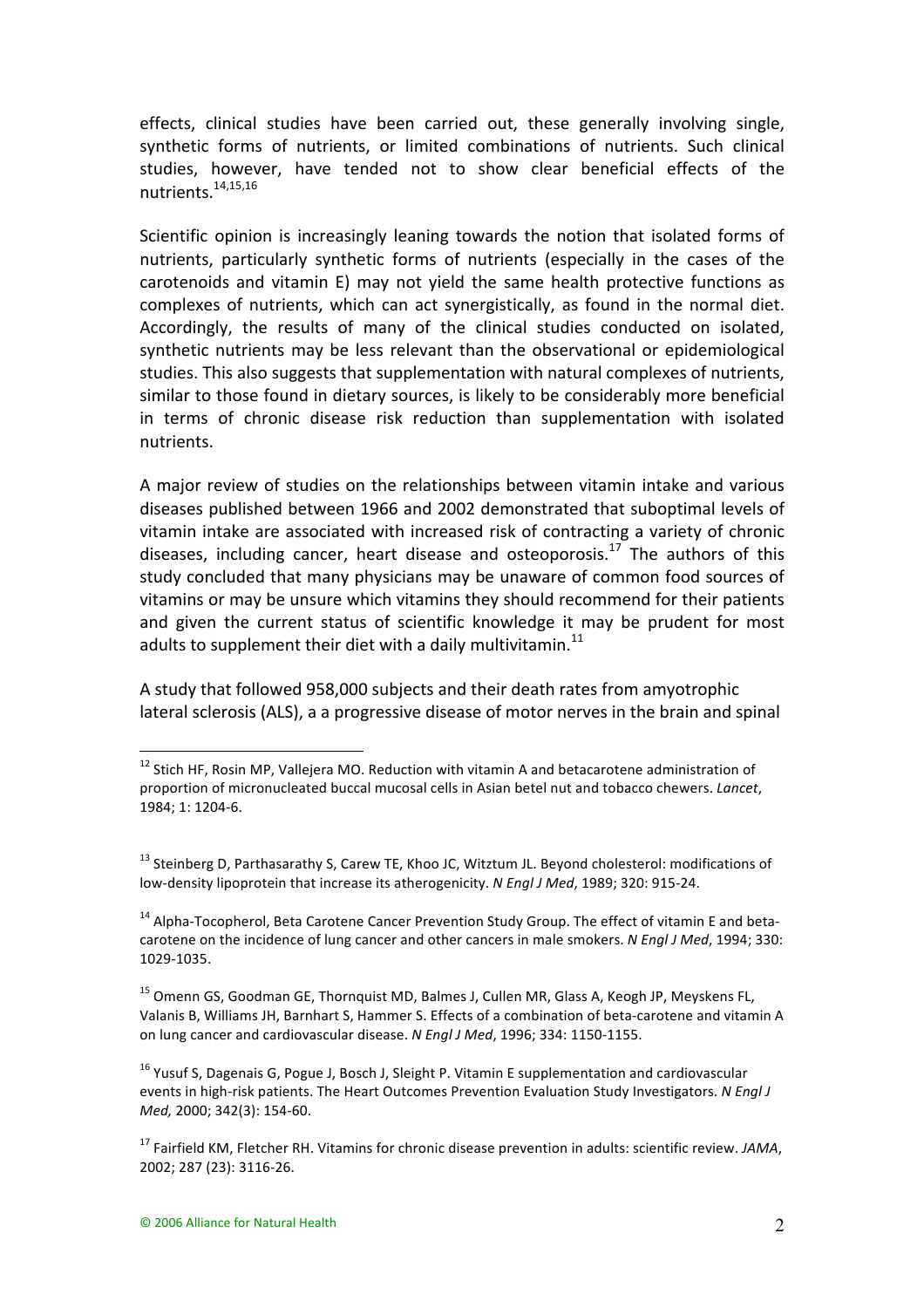cord,
from 1989
to
1998
found
that
those
who
used
vitamin
E
supplements
for
10 years
or
more
had
a
62%
lower
death
rate
from
ALS
than
those
who
used
no supplements, while those who used vitamin E supplements for less than 10 years had a 41% lower death rate from ALS than non-supplement users.<sup>18</sup>

A study (Established Populations for Epidemiologic Studies of the Elderly) which followed 11,178 people between the ages of 67 and 105 over the period 1984-1993 concluded
 that
 the
 overall
 risk
 of
 death
 was
 reduced
 by
 42%
 for
 those
 who
 took higher dose supplements of vitamins C and  $E^{19}$ 

A randomised double-blind prevention trial across 7 countries provided conclusive evidence that women who took supplements containing 400 μg folic acid reduced the risk of having babies with neural tube defects such as spina bifida by some 72%.20

A large group of 88,756 women from the Nurses' Health Study, who were free of cancer
 in
 1980
 and
 provided
 updated
 assessments
 of
 diet,
 including
 multivitamin supplement use from 1980 to 1994, were followed through for colon cancer. It was found that long term use (over 15 years use), but not short-term use (less than 4 years use) of multivitamins including folic acid markedly reduced (*ca*. 5-fold) the frequency of colon cancer.<sup>21</sup>

In a further epidemiological study involving 87,245 female nurses, it was found, after adjustment for age and smoking, that long-term vitamin E supplementation alone was associated with a 9% reduction in heart disease.<sup>22</sup> A randomised trial, published in the Lancet, showed that subjects consuming vitamin C (1000 mg /day) and E (800 IU /day) supplements had a significantly lower risk of developing arteriosclerosis, compared with the placebo control.<sup>23</sup>

<sup>&</sup>lt;sup>18</sup> Ascherio A, Weisskopf MG, O'reilly EJ, Jacobs EJ, McCullough ML, Calle EE, Cudkowicz M, Thun MJ, Vitamin
E
intake
and
risk
of
amyotrophic
lateral
sclerosis. *Ann
Neurol*.
2005,
57(1):
104‐10.

<sup>&</sup>lt;sup>19</sup> Losonczv KG, Harris TB, Havlik RJ. Vitamin E and vitamin C supplement use and risk of all-cause and coronary
heart
disease
mortality
in
older
persons:
the
Established
Populations
for
Epidemiologic Studies
of
the
Elderly. *Am
J
Clin
Nutr*.
1996;
64(2):
190‐6.

<sup>&</sup>lt;sup>20</sup> MRC Vitamin Study Research Group. Prevention of neural tube defects: results of the Medical Research
Council
Vitamin
Study. *Lancet*,
1991;
338
(8760):
131‐7.

<sup>&</sup>lt;sup>21</sup> Giovannucci E, Stampfer MJ, Colditz GA, Hunter DJ, Fuchs C, Rosner BA, Speizer FE, Willett WC. Multivitamin use, folate, and colon cancer in women in the Nurses' Health Study, *Ann Intern Med*, 1998;
129
(7):
517‐24.

<sup>&</sup>lt;sup>22</sup> Stampfer MJ, Hennekens CH, Manson JE, Colditz GA, Rosner B, Willett WC. Vitamin E consumption and the risk of coronary disease in women. *N Engl J Med*, 1993; 328 (20): 1444-9.

<sup>&</sup>lt;sup>23</sup> Fang JC, Kinlay S, Beltrame J, Hikiti H, Wainstein M, Behrendt D, Suh J, Frei B, Mudge GH, Selwyn AP, Ganz P. Effect of vitamins E and C on progression of transplant-associated arteriosclerosis: a randomised
trial. *Lancet*,
2002;
359
(9312):
1108‐13.